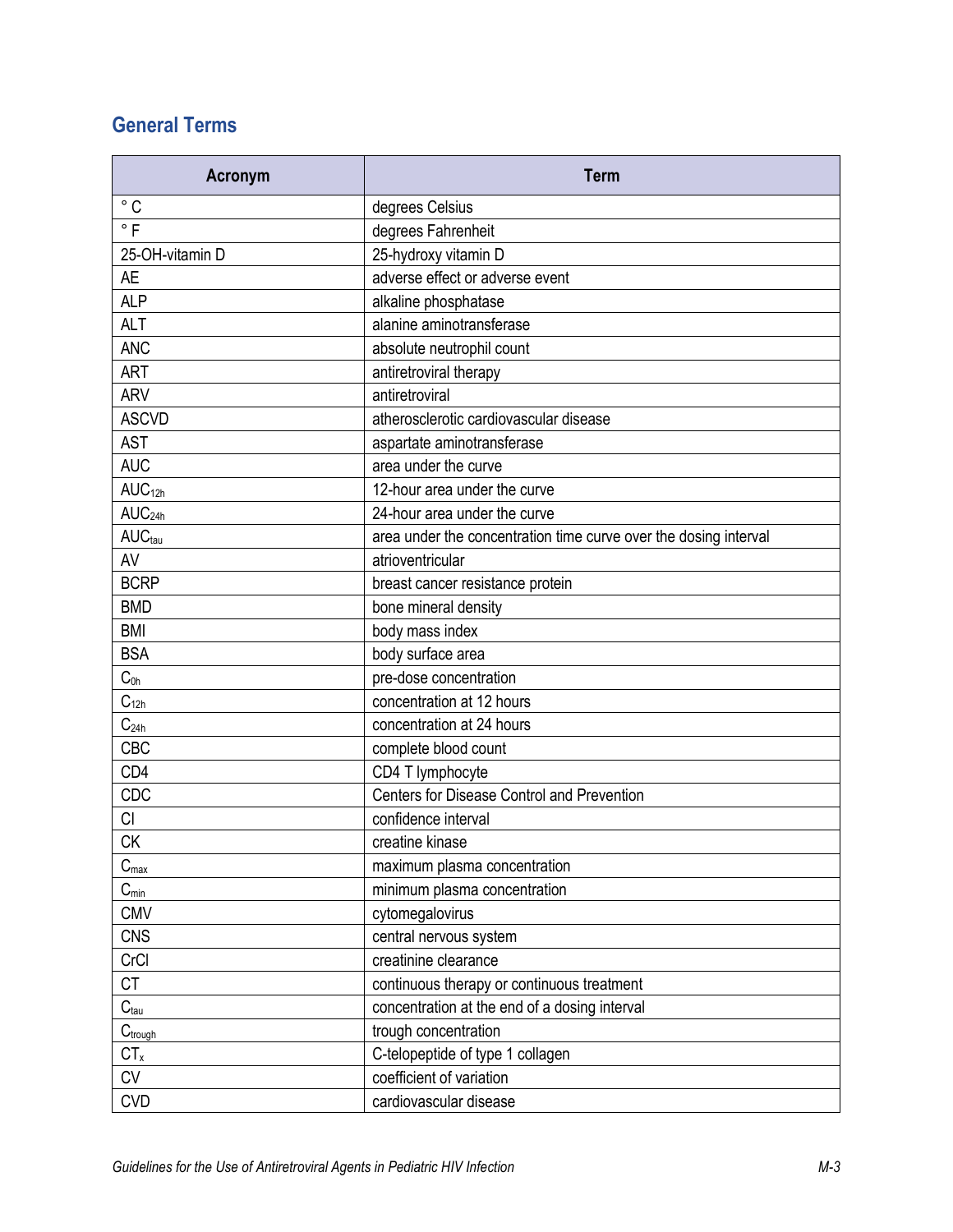| <b>Acronym</b> | <b>Term</b>                                                     |
|----------------|-----------------------------------------------------------------|
| <b>CYP</b>     | cytochrome P450                                                 |
| dL             | deciliter                                                       |
| <b>DAIDS</b>   | Division of AIDS (NIAID)                                        |
| <b>DM</b>      | diabetes mellitus                                               |
| <b>DNA</b>     | deoxyribonucleic acid                                           |
| <b>DOT</b>     | directly observed therapy                                       |
| <b>DRESS</b>   | drug reaction (or rash) with eosinophilia and systemic symptoms |
| <b>DSG</b>     | delayed switch group                                            |
| <b>DSMB</b>    | Data Safety Monitoring Board                                    |
| <b>DXA</b>     | dual energy X-ray absorptiometry                                |
| EBV            | Epstein-Barr virus                                              |
| EC             | enteric-coated                                                  |
| $EC_{50}$      | half maximal effective concentration                            |
| <b>ECG</b>     | electrocardiogram                                               |
| EEG            | electroencephalogram                                            |
| eGFR           | estimated glomerular filtration rate                            |
| <b>EM</b>      | erythema multiforme or extensive metabolizers                   |
| <b>FDA</b>     | U.S. Food and Drug Administration                               |
| <b>FDC</b>     | fixed-dose combination                                          |
| fL             | femtoliter                                                      |
| <b>FLP</b>     | fasting lipid profile                                           |
| fmol           | femtomole                                                       |
| <b>FPG</b>     | fasting plasma glucose                                          |
| g              | gram                                                            |
| G6PD           | glucose-6-phosphate dehydrogenase                               |
| GA             | gestational age                                                 |
| <b>GFR</b>     | glomerular filtration rate                                      |
| GI             | gastrointestinal                                                |
| <b>GLSM</b>    | geometric least squares mean                                    |
| <b>GM</b>      | geometric mean                                                  |
| <b>GMR</b>     | geometric mean ratio                                            |
| gp120          | Glycoprotein 120                                                |
| h              | hour                                                            |
| HA             | height age                                                      |
| <b>HAV</b>     | hepatitis A virus                                               |
| <b>HBV</b>     | hepatitis B virus                                               |
| <b>HCV</b>     | hepatitis C virus                                               |
| HD             | high dose                                                       |
| HDL-C          | high-density lipoprotein cholesterol                            |
| Hgb            | hemoglobin                                                      |
| HgbA1c         | glycosylated hemoglobin                                         |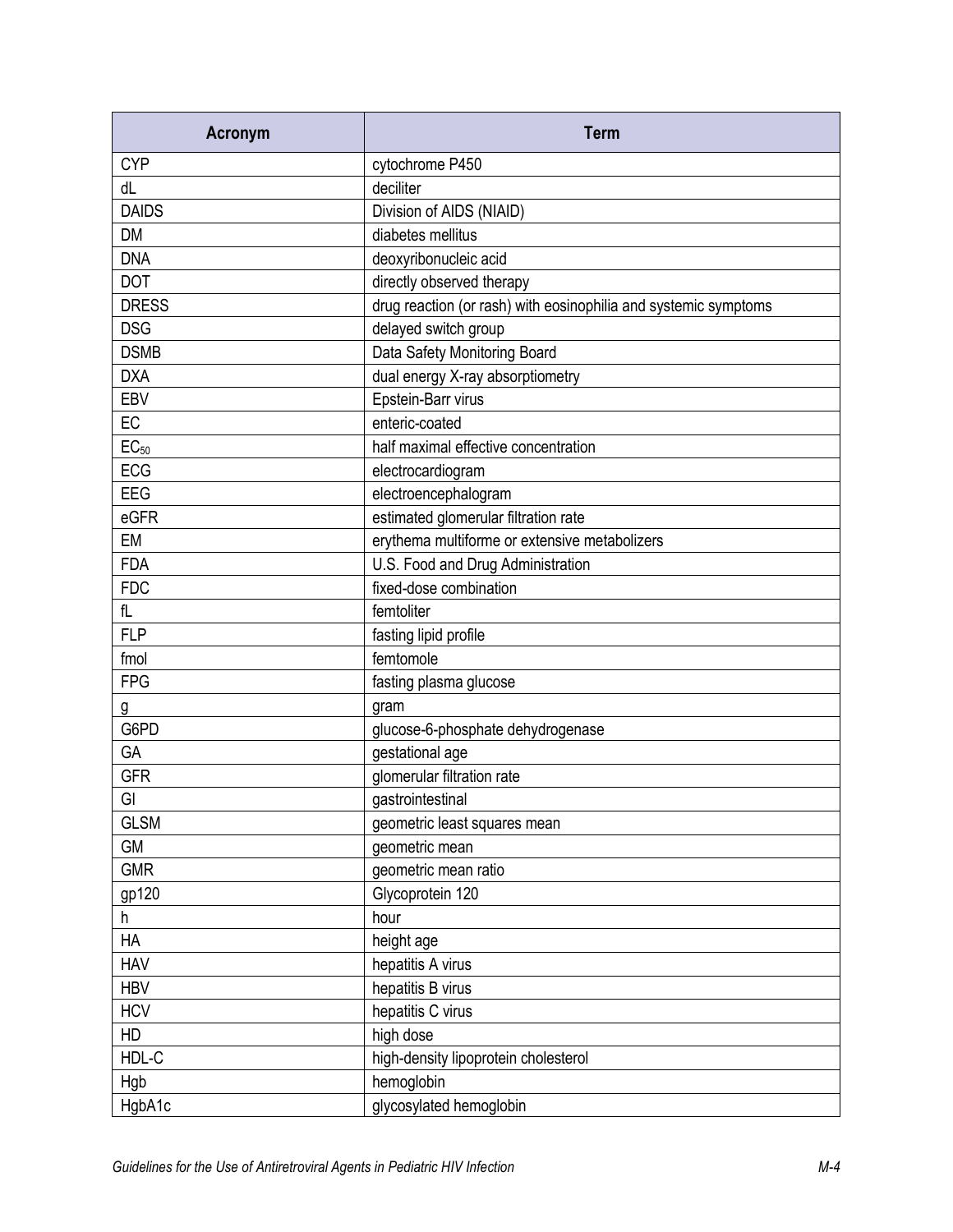| <b>Acronym</b>       | <b>Term</b>                                         |
|----------------------|-----------------------------------------------------|
| <b>HHS</b>           | Department of Health and Human Services             |
| HIV RNA or HIV-1 RNA | viral load                                          |
| <b>HLA</b>           | human leukocyte antigen                             |
| <b>HRSA</b>          | <b>Health Resources and Services Administration</b> |
| <b>HSR</b>           | hypersensitivity reaction                           |
| <b>HSV</b>           | herpes simplex virus                                |
| IAS-USA              | International Antiviral Society-USA                 |
| <b>IFPG</b>          | impaired fasting plasma glucose                     |
| <b>IGT</b>           | impaired glucose tolerance                          |
| <b>INSTI</b>         | integrase strand transfer inhibitor                 |
| IQ                   | inhibitory quotient                                 |
| <b>IQR</b>           | interquartile range                                 |
| IR                   | insulin resistance                                  |
| <b>IRIS</b>          | immune reconstitution inflammatory syndrome         |
| <b>ISG</b>           | immediate switch group                              |
| IU                   | international units                                 |
| IV                   | intravenous                                         |
| <b>IVIG</b>          | intravenous immune globulin                         |
| kg                   | kilogram                                            |
| L                    | liter                                               |
| LAI                  | long-acting injectable                              |
| <b>LDL</b>           | low-density lipoprotein                             |
| LDL-C                | low-density lipoprotein cholesterol                 |
| LFT                  | liver function test                                 |
| $log_{10}$           | the logarithm to the base 10                        |
| LS                   | lipodystrophy syndrome                              |
| LVH                  | left ventricular hypertrophy                        |
| m <sup>2</sup>       | square meter                                        |
| mcg                  | microgram                                           |
| <b>MCV</b>           | mean cell volume                                    |
| mg                   | milligram                                           |
| min                  | minute                                              |
| mL                   | milliliter                                          |
| mm                   | millimeter                                          |
| mm <sup>3</sup>      | cubic millimeter                                    |
| mmol                 | millimole                                           |
| N/A                  | not available or not applicable                     |
| <b>NASBA</b>         | nucleic acid sequence-based amplification           |
| <b>NAT</b>           | nucleic acid test                                   |
| ng                   | nanogram                                            |
| nM                   | nanometer                                           |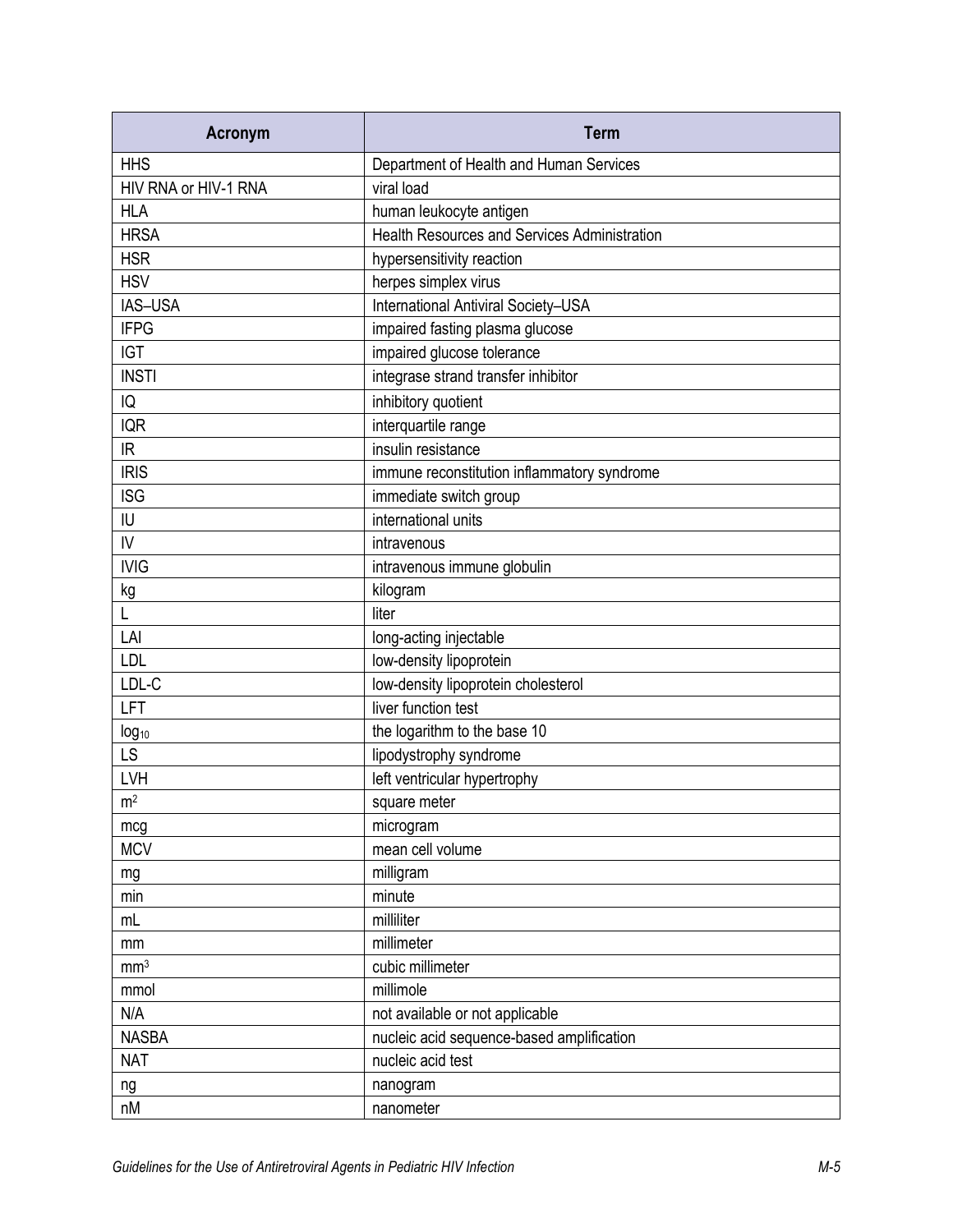| <b>Acronym</b>      | <b>Term</b>                                     |
|---------------------|-------------------------------------------------|
| <b>NHLBI</b>        | National Heart, Lung, and Blood Institute       |
| <b>NIH</b>          | National Institutes of Health                   |
| <b>NNRTI</b>        | non-nucleoside reverse transcriptase inhibitor  |
| <b>NRTI</b>         | nucleoside reverse transcriptase inhibitor      |
| <b>NTD</b>          | neural tube defect                              |
| <b>OARAC</b>        | Office of AIDS Research Advisory Council        |
| <b>OATP</b>         | organic anion transporter polypeptide           |
| <b>OBT</b>          | optimized background therapy                    |
| <b>OGTT</b>         | oral glucose tolerance test                     |
| <b>OI</b>           | opportunistic infection                         |
| 0Z                  | ounce                                           |
| PA-IC <sub>95</sub> | protein-adjusted IC <sub>95</sub>               |
| <b>PBMC</b>         | peripheral blood mononuclear cell               |
| <b>PCP</b>          | Pneumocystis jirovecii pneumonia                |
| <b>PCR</b>          | polymerase chain reaction                       |
| <b>PEP</b>          | post-exposure prophylaxis                       |
| PG                  | plasma glucose                                  |
| P-gp                | P-glycoprotein                                  |
| PI                  | protease inhibitor                              |
| <b>PK</b>           | pharmacokinetic                                 |
| PPI                 | proton pump inhibitor                           |
| <b>PUFA</b>         | polyunsaturated fatty acid                      |
| QTc                 | corrected QT                                    |
| <b>RNA</b>          | ribonucleic acid                                |
| <b>RPG</b>          | random plasma glucose                           |
| RT-PCR              | reverse transcription polymerase chain reaction |
| <b>SAM</b>          | severe acute malnutrition                       |
| <b>SCT</b>          | short-cycle therapy                             |
| <b>SD</b>           | standard deviation                              |
| <b>SJS</b>          | Stevens-Johnson syndrome                        |
| <b>SM</b>           | slow metabolizers                               |
| <b>SMR</b>          | sexual maturity rating                          |
| SQ                  | subcutaneous                                    |
| <b>STI</b>          | sexually transmitted infection                  |
| <b>STR</b>          | single-tablet regimen                           |
| $T_{\frac{1}{2}}$   | half-life                                       |
| TB                  | tuberculosis                                    |
| <b>TBLH</b>         | total body less head                            |
| <b>TC</b>           | total cholesterol                               |
| <b>TDM</b>          | therapeutic drug monitoring                     |
| <b>TEN</b>          | toxic epidermal necrolysis                      |